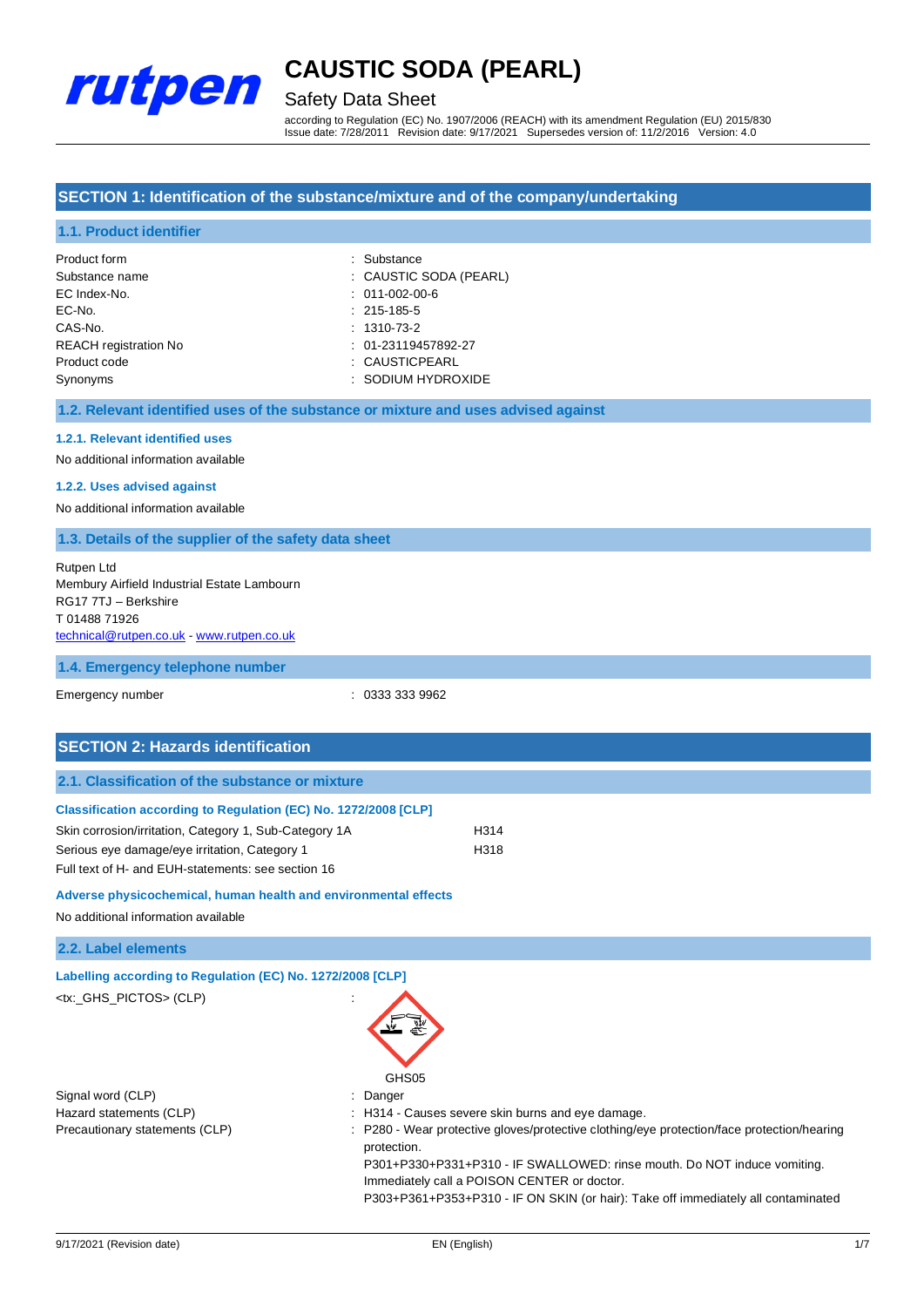# Safety Data Sheet

according to Regulation (EC) No. 1907/2006 (REACH) with its amendment Regulation (EU) 2015/830

clothing. Rinse skin with water/shower.. Immediately call a POISON CENTER or doctor. P305+P351+P338+P310 - IF IN EYES: Rinse cautiously with water for several minutes. Remove contact lenses, if present and easy to do. Continue rinsing. Immediately call a POISON CENTER or doctor.

P321 - Specific treatment (see supplemental first aid instruction on this label).

#### **2.3. Other hazards**

No additional information available

## **SECTION 3: Composition/information on ingredients**

#### **3.1. Substances**

| Name         | : CAUSTIC SODA (PEARL) |
|--------------|------------------------|
| CAS-No.      | $: 1310 - 73 - 2$      |
| EC-No.       | $: 215 - 185 - 5$      |
| EC Index-No. | : 011-002-00-6         |

| <b>Name</b>      | <b>Product identifier</b>                                             | $\frac{9}{6}$ | <b>Classification according to</b><br>Regulation (EC) No. 1272/2008<br><b>ICLPI</b> |
|------------------|-----------------------------------------------------------------------|---------------|-------------------------------------------------------------------------------------|
| SODIUM HYDROXIDE | CAS-No.: 1310-73-2<br>EC-No.: 215-185-5<br>EC Index-No.: 011-002-00-6 | 100           | Skin Corr. 1A, H314                                                                 |

| <b>Specific concentration limits:</b> |                                                                       |                                                                                                                                                              |
|---------------------------------------|-----------------------------------------------------------------------|--------------------------------------------------------------------------------------------------------------------------------------------------------------|
| <b>Name</b>                           | <b>Product identifier</b>                                             | <b>Specific concentration limits</b>                                                                                                                         |
| SODIUM HYDROXIDE                      | CAS-No.: 1310-73-2<br>EC-No.: 215-185-5<br>EC Index-No.: 011-002-00-6 | $(0.5 ≤ C ≤ 2)$ Skin Irrit. 2, H315<br>$(0.5 \le C \le 2)$ Eye Irrit. 2, H319<br>$(2 \leq C \leq 5)$ Skin Corr. 1B, H314<br>(5 ≤C < 100) Skin Corr. 1A, H314 |

Full text of H- and EUH-statements: see section 16

#### **3.2. Mixtures**

Not applicable

### **SECTION 4: First aid measures**

#### **4.1. Description of first aid measures**

No additional information available

**4.2. Most important symptoms and effects, both acute and delayed**

No additional information available

**4.3. Indication of any immediate medical attention and special treatment needed**

No additional information available

## **SECTION 5: Firefighting measures**

**5.1. Extinguishing media**

No additional information available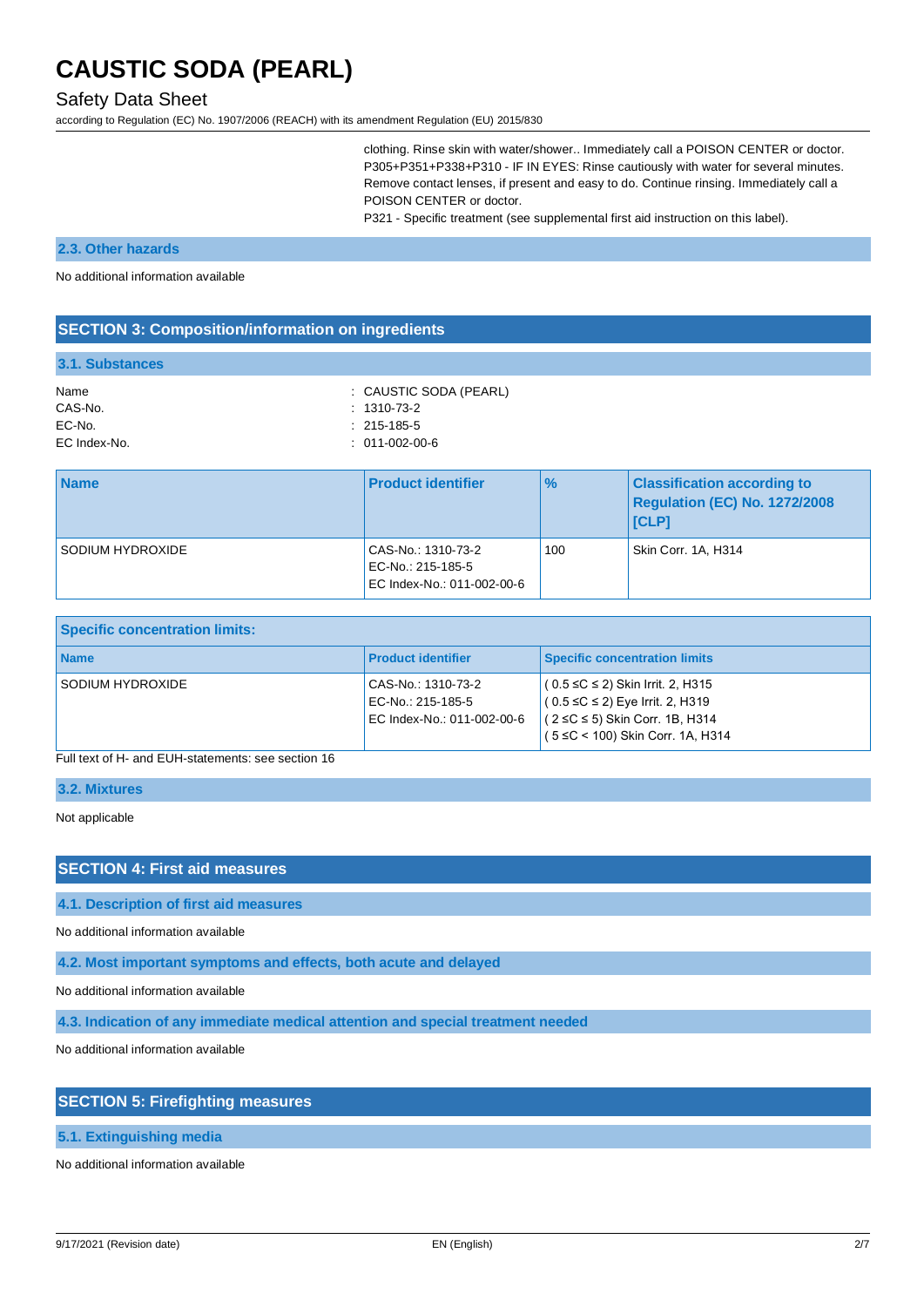# Safety Data Sheet

according to Regulation (EC) No. 1907/2006 (REACH) with its amendment Regulation (EU) 2015/830

#### **5.2. Special hazards arising from the substance or mixture**

No additional information available

**5.3. Advice for firefighters**

No additional information available

## **SECTION 6: Accidental release measures**

**6.1. Personal precautions, protective equipment and emergency procedures**

#### **6.1.1. For non-emergency personnel**

No additional information available

# **6.1.2. For emergency responders**

No additional information available

**6.2. Environmental precautions**

No additional information available

**6.3. Methods and material for containment and cleaning up**

No additional information available

**6.4. Reference to other sections**

No additional information available

## **SECTION 7: Handling and storage**

**7.1. Precautions for safe handling**

No additional information available

**7.2. Conditions for safe storage, including any incompatibilities**

No additional information available

**7.3. Specific end use(s)**

No additional information available

## **SECTION 8: Exposure controls/personal protection**

#### **8.1. Control parameters**

**8.1.1 National occupational exposure and biological limit values**

No additional information available

**8.1.2. Recommended monitoring procedures**

No additional information available

#### **8.1.3. Air contaminants formed**

No additional information available

### **8.1.4. DNEL and PNEC**

No additional information available

#### **8.1.5. Control banding**

No additional information available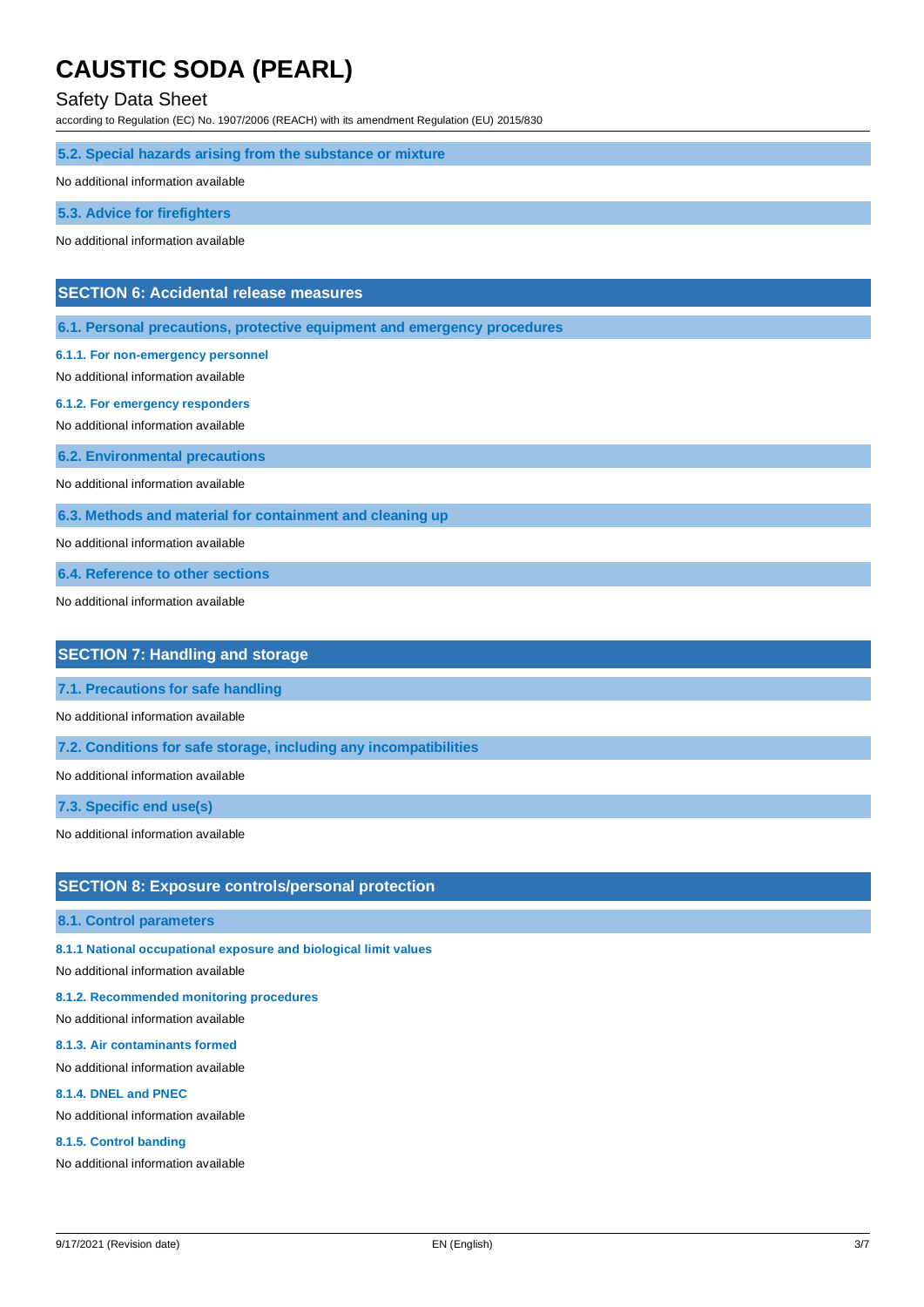# Safety Data Sheet

according to Regulation (EC) No. 1907/2006 (REACH) with its amendment Regulation (EU) 2015/830

### **8.2. Exposure controls**

**8.2.1. Appropriate engineering controls**

#### No additional information available

**8.2.2. Personal protection equipment**

No additional information available

#### **8.2.3. Environmental exposure controls**

No additional information available

# **SECTION 9: Physical and chemical properties**

### **9.1. Information on basic physical and chemical properties**

| Physical state                                  | $\ddot{\phantom{a}}$ | Solid             |
|-------------------------------------------------|----------------------|-------------------|
| Colour                                          |                      | white.            |
| Odour                                           |                      | odourless.        |
| Odour threshold                                 |                      | No data available |
| рH                                              |                      | 14                |
| Relative evaporation rate (butylacetate=1)      |                      | No data available |
| Melting point                                   |                      | 318               |
| Freezing point                                  |                      | No data available |
| Boiling point                                   |                      | $>999^{\circ}$ C  |
| Flash point                                     |                      | No data available |
| Auto-ignition temperature                       |                      | No data available |
| Decomposition temperature                       |                      | No data available |
| Flammability (solid, gas)                       |                      | No data available |
| Vapour pressure                                 |                      | No data available |
| Relative vapour density at 20 °C                |                      | No data available |
| Relative density                                |                      | 2.13              |
| Solubility                                      |                      | No data available |
| Partition coefficient n-octanol/water (Log Pow) |                      | No data available |
| Viscosity, kinematic                            |                      | No data available |
| Viscosity, dynamic                              |                      | No data available |
| Explosive properties                            |                      | No data available |
| Oxidising properties                            |                      | No data available |
| <b>Explosive limits</b>                         |                      | No data available |

### **9.2. Other information**

No additional information available

| <b>SECTION 10: Stability and reactivity</b> |
|---------------------------------------------|
| 10.1. Reactivity                            |
| No additional information available         |
| 10.2. Chemical stability                    |
| No additional information available         |
| 10.3. Possibility of hazardous reactions    |
| No additional information available         |
| <b>10.4. Conditions to avoid</b>            |
| No additional information available         |
| 10.5. Incompatible materials                |
| No additional information available         |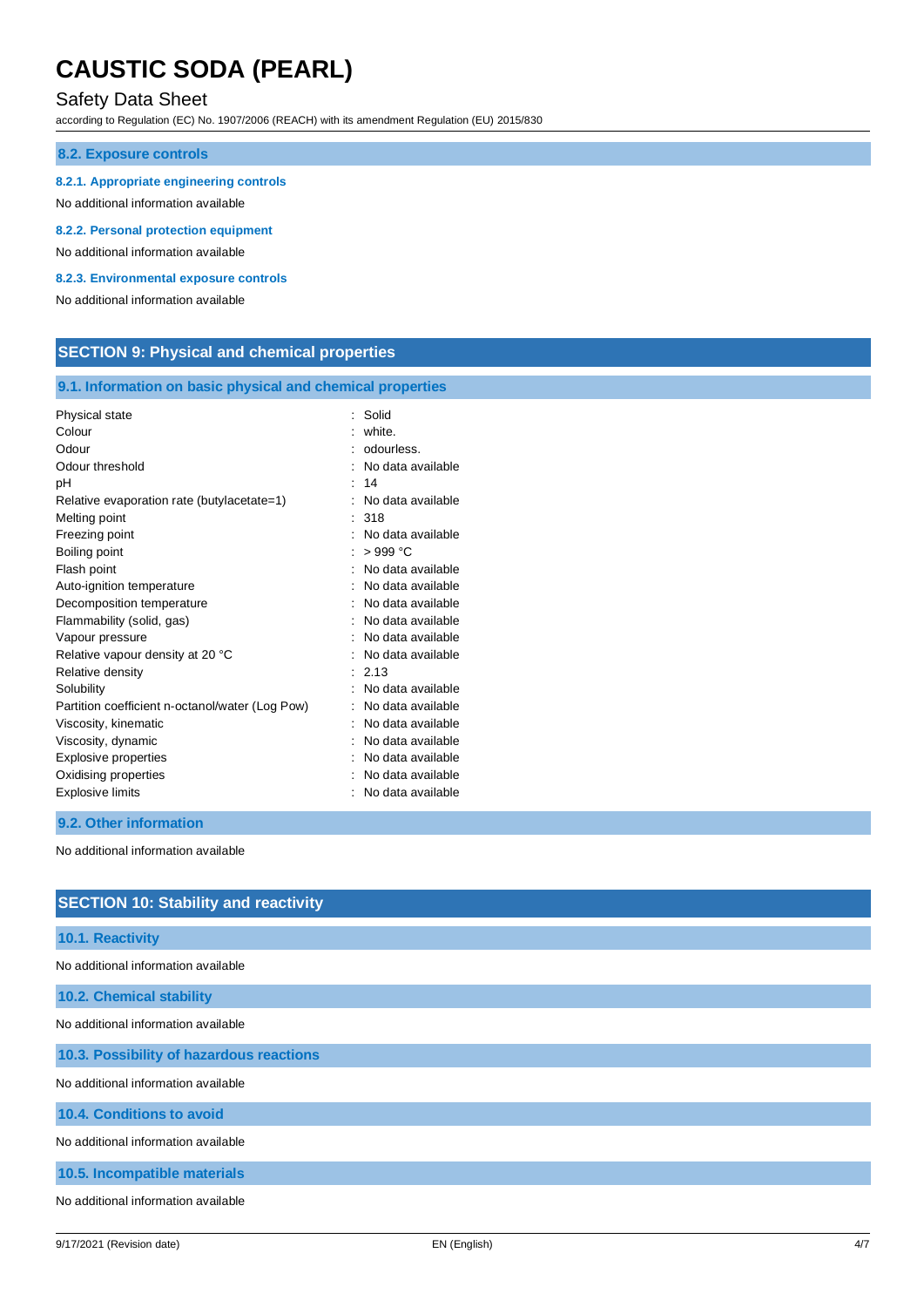# Safety Data Sheet

according to Regulation (EC) No. 1907/2006 (REACH) with its amendment Regulation (EU) 2015/830

# **10.6. Hazardous decomposition products**

No additional information available

| 11.1 Information on toxicological effects |                                        |
|-------------------------------------------|----------------------------------------|
| Acute toxicity (oral)                     | : Not classified                       |
| Acute toxicity (dermal)                   | : Not classified                       |
| Acute toxicity (inhalation)               | : Not classified                       |
| Skin corrosion/irritation                 | : Causes severe skin burns.<br>pH: 14  |
| Serious eye damage/irritation             | : Causes serious eye damage.<br>pH: 14 |
| Respiratory or skin sensitisation         | : Not classified                       |
| Germ cell mutagenicity                    | : Not classified                       |
| Carcinogenicity                           | : Not classified                       |
| Reproductive toxicity                     | : Not classified                       |
| STOT-single exposure                      | : Not classified                       |
| STOT-repeated exposure                    | : Not classified                       |
| Aspiration hazard                         | : Not classified                       |

| 12.1. Toxicity                                                                                                                                                                                |
|-----------------------------------------------------------------------------------------------------------------------------------------------------------------------------------------------|
| Hazardous to the aquatic environment, short-term<br>: Not classified<br>(acute)<br>Hazardous to the aquatic environment, long-term<br>: Not classified<br>(chronic)<br>Not rapidly degradable |
| 12.2. Persistence and degradability                                                                                                                                                           |
| No additional information available                                                                                                                                                           |
| 12.3. Bioaccumulative potential                                                                                                                                                               |
| No additional information available                                                                                                                                                           |
| 12.4. Mobility in soil                                                                                                                                                                        |
| No additional information available                                                                                                                                                           |
| 12.5. Results of PBT and vPvB assessment                                                                                                                                                      |
| No additional information available                                                                                                                                                           |
| 12.6. Other adverse effects                                                                                                                                                                   |
| No additional information available                                                                                                                                                           |

# **SECTION 13: Disposal considerations**

**13.1. Waste treatment methods**

No additional information available

# **SECTION 14: Transport information**

In accordance with ADR / IMDG / IATA / ADN / RID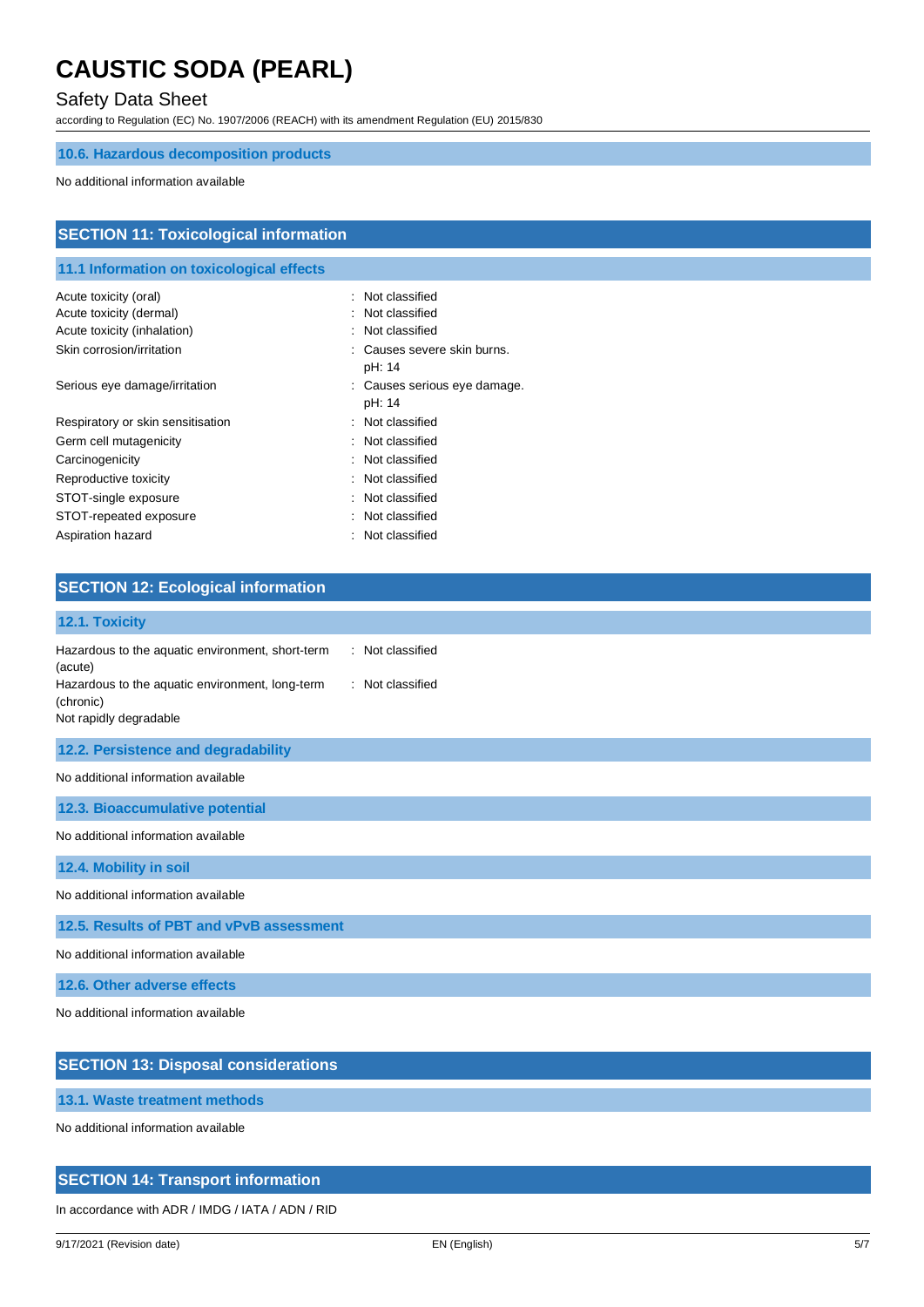# Safety Data Sheet

according to Regulation (EC) No. 1907/2006 (REACH) with its amendment Regulation (EU) 2015/830

| <b>ADR</b>                             | <b>IMDG</b>    | <b>IATA</b>    | <b>ADN</b>     | <b>RID</b>     |
|----------------------------------------|----------------|----------------|----------------|----------------|
| 14.1. UN number                        |                |                |                |                |
| <b>UN 1823</b>                         | Not applicable | Not applicable | Not applicable | Not applicable |
| 14.2. UN proper shipping name          |                |                |                |                |
| Not applicable                         | Not applicable | Not applicable | Not applicable | Not applicable |
| <b>Transport document description</b>  |                |                |                |                |
| UN 1823, II                            | Not applicable | Not applicable | Not applicable | Not applicable |
| 14.3. Transport hazard class(es)       |                |                |                |                |
| Not applicable                         | Not applicable | Not applicable | Not applicable | Not applicable |
| 14.4. Packing group                    |                |                |                |                |
| $\mathbf{I}$                           | Not applicable | Not applicable | Not applicable | Not applicable |
| <b>14.5. Environmental hazards</b>     |                |                |                |                |
| Dangerous for the<br>environment: No   | Not applicable | Not applicable | Not applicable | Not applicable |
| No supplementary information available |                |                |                |                |

**14.6. Special precautions for user**

**Overland transport** No data available

**Transport by sea** Not applicable

**Air transport**

Not applicable

**Inland waterway transport** Not applicable

**Rail transport** Not applicable

**14.7. Transport in bulk according to Annex II of Marpol and the IBC Code**

Not applicable

# **SECTION 15: Regulatory information**

**15.1. Safety, health and environmental regulations/legislation specific for the substance or mixture**

### **15.1.1. EU-Regulations**

No REACH Annex XVII restrictions

CAUSTIC SODA (PEARL) is not on the REACH Candidate List

CAUSTIC SODA (PEARL) is not on the REACH Annex XIV List

CAUSTIC SODA (PEARL) is not subject to Regulation (EU) No 649/2012 of the European Parliament and of the Council of 4 july 2012 concerning the export and import of hazardous chemicals.

CAUSTIC SODA (PEARL) is not subject to Regulation (EU) No 2019/1021 of the European Parliament and of the Council of 20 June 2019 on persistent organic pollutants

Contains no substance subject to Regulation (EU) 2019/1148 of the European Parliament and of the Council of 20 June 2019 on the marketing and use of explosives precursors.